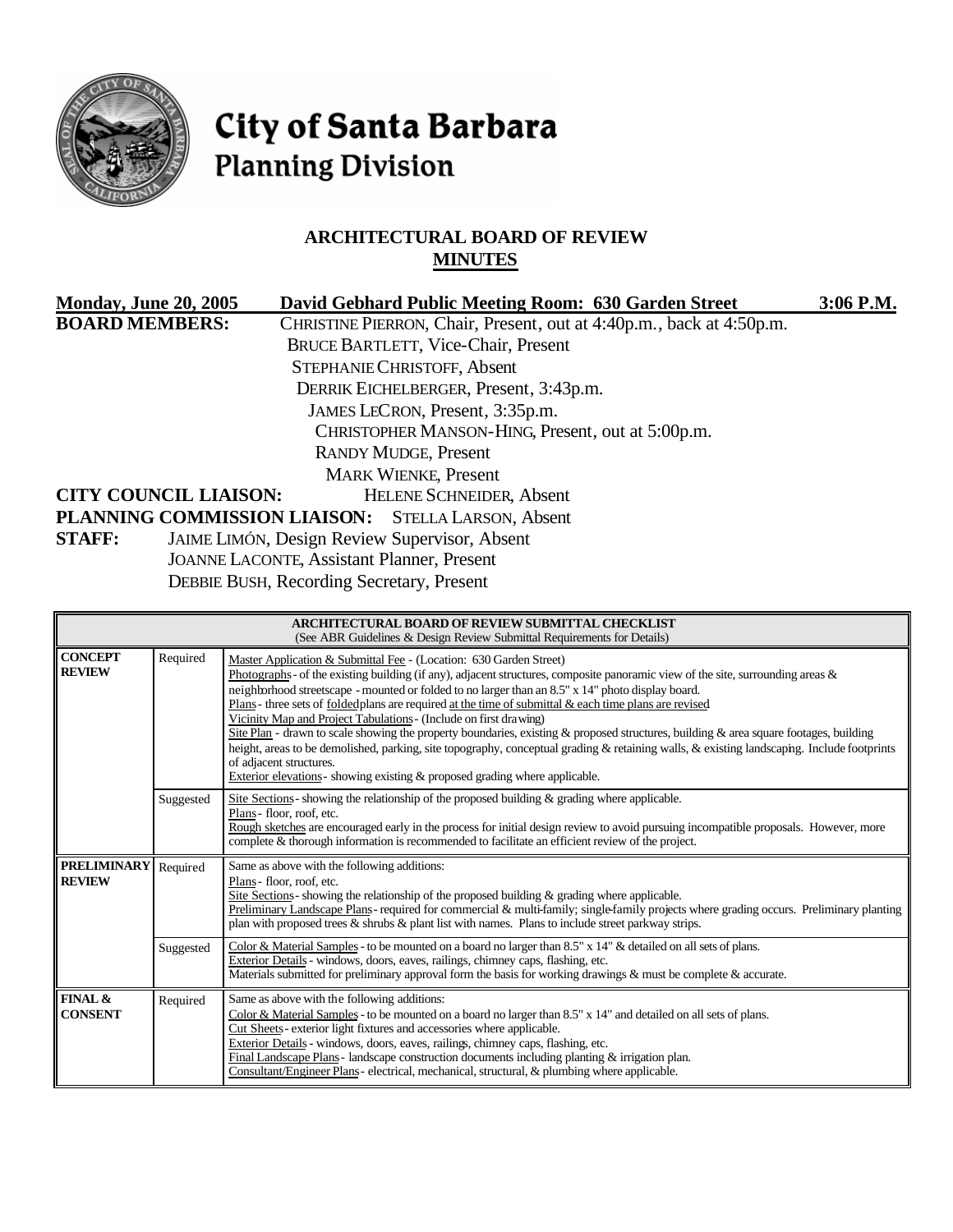- \*\* All approvals made by the Architectural Board of Review (ABR) are based on compliance with Municipal Code Chapter 22.68 and with adopted ABR guidelines. Some agenda items have received a mailed notice and are subject to a public hearing.
- \*\* The approximate time the project will be reviewed is listed to the left of each item. It is suggested that applicants arrive 15 minutes early. The agenda schedule is subject to change as cancellations occur. Staff will notify applicants of time changes.
- \*\* The applicant's presence is required. If an applicant is not present, the item will be postponed indefinitely. If an applicant cancels or postpones on item without providing advance notice, the item will be postponed indefinitely and will not be placed on the following ABR agenda. In order to reschedule the item for review, the applicant must fill out and file a Supplemental Application Form at 630 Garden Street (Community Development Department) and submit appropriate plans.
- \*\* The Board may grant an approval for any project scheduled on the agenda if sufficient information has been provided and no other discretionary review is required. Substitution of plans is not allowed, if revised plans differing from the submittal sets are brought to the meeting, motions for preliminary or final approval will be contingent upon staff review for code compliance.
- \*\* Preliminary and Final Architectural Board of Review approval is valid for one year from the date of the approval unless a time extension or Building Permit has been granted.
- \*\* The Board may refer items to the Consent Calendar for Preliminary and Final Architectural Board of Review approval.
- \*\* In compliance with the Americans with Disabilities Act, if you need special assistance to participate in this meeting, please contact the Planning Division at (805) 564-5470. Notification at least 48 hours prior to the meeting will enable the City to make reasonable arrangements.
- **\*\* Many of the items before the Board may be appealed to the City Council. For further information on appeals, contact the Planning Division Staff or the City Clerk's office. Said appeal must be in writing and must be filed with the City Clerk at City Hall within ten (10) calendar days of the meeting at which the Board took action or rendered its decision. The scope of this project may be modified under further review.**
- **\*\* AGENDAS, MINUTES and REPORTS: Copies of all documents relating to agenda items are available for review at 630 Garden St. in the City Clerk's office, at the Central Library, and www.SantaBarbaraCa.gov If you have any questions or wish to review the plans, please contact David Sullivan, at (805) 564-5470 between the hours of 8:30 a.m. to noon and 1:00 p.m. to 4:00 p.m., Monday through Friday.**

# **LICENSING ADVISORY:**

The Business and Professions Code of the State of California and the Municipal Code of the City of Santa Barbara restrict preparation of plans for certain project types to licensed professionals. Applicants are encouraged to consult with Land Use Controls or Planning Staff to verify requirements for their specific projects.

Unlicensed persons are limited to the preparation of plans for: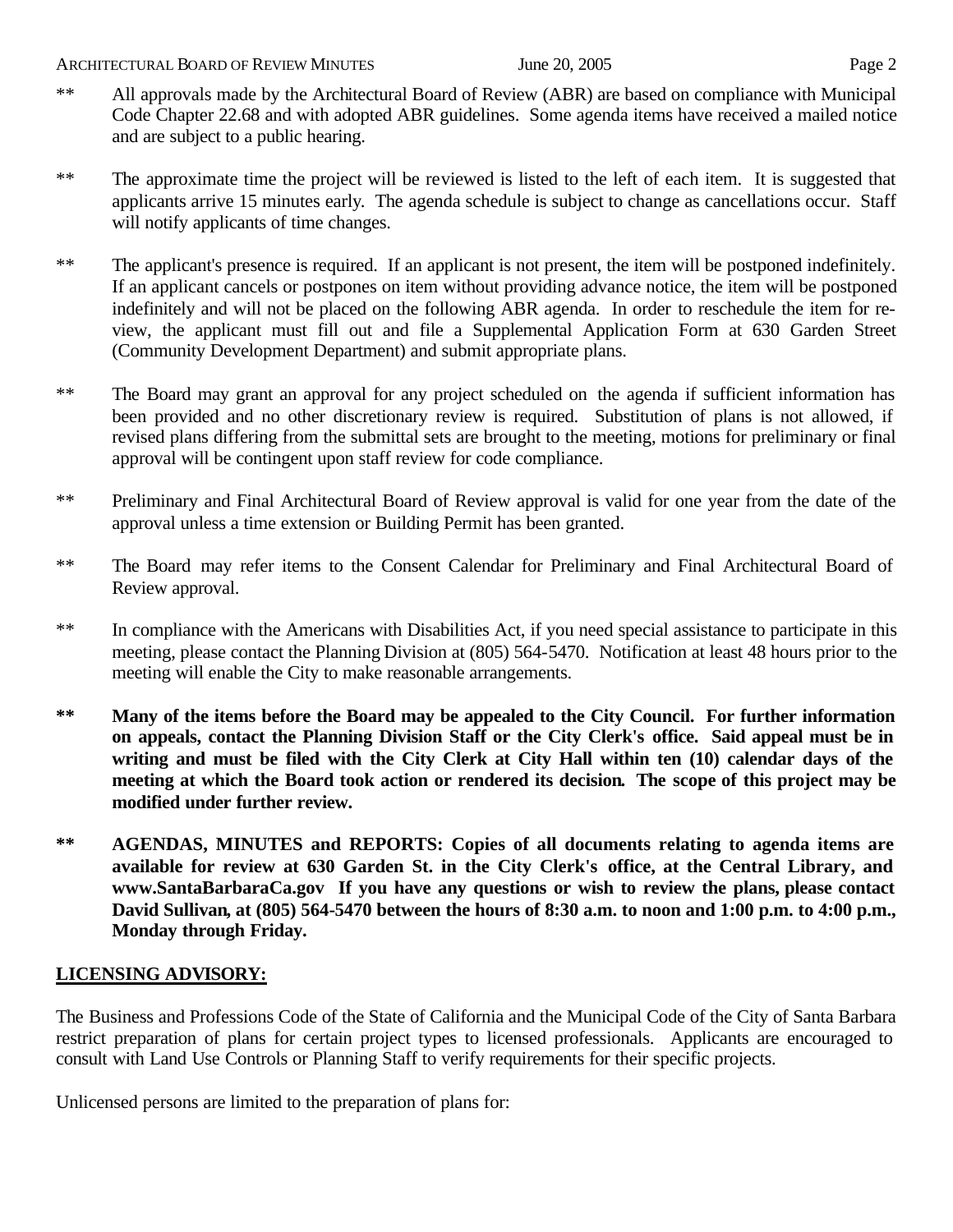- $\triangleright$  Non-structural changes to storefronts; and,
- $\triangleright$  Landscaping for single-family dwellings, or projects consisting solely of landscaping of not more than 5,000 square feet.

# **NOTICE:**

- 1. That on June 16, 2005 at 4:00 p.m., this Agenda was duly posted on the Community Development bulletin board, in the office of the City Clerk, and on the bulletin board on the outside of City Hall.
- 2. This regular meeting of the Architectural Board of Review will be broadcast live and rebroadcast in its entirety on Wednesday at 9:00 a.m. on Channel 18.

# **GENERAL BUSINESS:**

A. Public Comment:

Any member of the public may address the Architectural Board of Review for up to two minutes on any subject within their jurisdiction that is not scheduled for a public discussion before the Board on that day. The total time for this item is ten minutes. (Public comment for items scheduled on today's agenda will be taken at the time the item is heard.)

No public comment.

B. Approval of the minutes of the Architectural Board of Review meeting of June 13, 2005.

| Motion:       | Approval of the minutes of the Architectural Board of Review meeting of June 13, 2005,                                                                                                 |
|---------------|----------------------------------------------------------------------------------------------------------------------------------------------------------------------------------------|
|               | with corrections.                                                                                                                                                                      |
| $\lambda = 1$ | $\mathbf{W}^{\prime}$ and $\mathbf{D}$ and $\mathbf{H}$ $\mathbf{E}$ (0.40) $\mathbf{I}$ and $\mathbf{D}^{\prime}$ and $\mathbf{H}$ and $\mathbf{C}$ and $\mathbf{C}$ and $\mathbf{C}$ |

Action: Wienke/Bartlett, 5/0/0. LeCron, Eichelberger, Christoff absent.

C. Consent Calendar.

Motion: Ratify the Consent Calendar. The Consent Calendar was reviewed by Bruce Bartlett with the exception of the landscaping, reviewed by Randy Mudge*.* Action: Manson-Hing/Mudge, 5/0/0. LeCron, Eichelberger, Christoff absent.

- D. Announcements, requests by applicants for continuances and withdrawals, future agenda items, and appeals.
	- 1. Ms. LaConte announced the re were no changes to the agenda.
	- 2. Ms. LaConte also announced that Jim LeCron will be 30 minutes late today and will be absent for the June 27th and July 11th meetings. Coverage will be needed for Consent Calendar on July 11th.
	- 3. Derrik Eichelberger will be late for today's meeting.
	- 4. Christopher Manson-Hing stated he would be leaving tonight's meeting at 5:00p.m.
	- 5. Christine Pierron stated she would be stepping down for Item 5.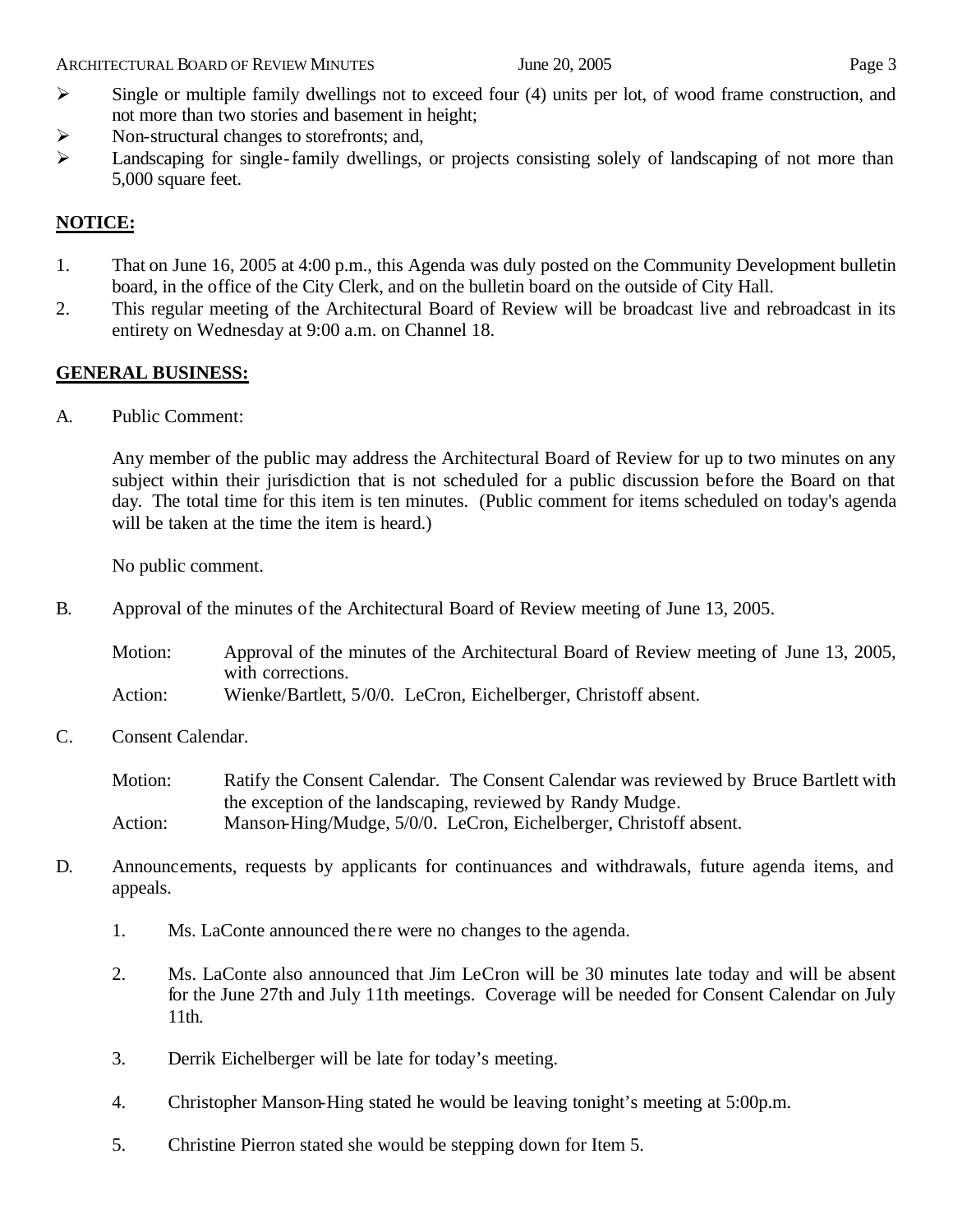#### ARCHITECTURAL BOARD OF REVIEW MINUTES June 20, 2005 Fage 4

- 6. 121 W De La Guerra Street- (MST2004-000474) The Proposal to demolish 1,200 square foot office building which was listed on the city's Potentials for Designation list. The proposed project will result in 14 residential condominium units (3 of which are affordable), a new 3,310 square foot office building and parking for 44 cars on a 22,500 square foot property which is located immediately adjacent to El Pueblo Viejo Landmark District. A Historic Structures Report was reviewed and accepted by the Historic Landmarks Commission in March of this year which will allow the existing structure to be demolished. The project has received two concept reviews after the Historic Landmarks Commissions acceptance of the Historic Structures Report and Archaeology Report. Because the project will no longer involve additions or alterations to a potential structure, the purview would defer back to the Architectural Board of Review. The question is would the ABR like to consider deferral of all future review of this project to the Historic Landmarks Commission? Christine Pierron responded that the ABR would be willing to defer all future review of this project to the Historic Landmarks Commission.
- 7. The Milpas to Hotsprings Highway 101 Operational Improvements Subcommittee will meet biweekly on Tuesdays between 9 a.m. and noon in the David Gebhard Public Meeting Room beginning Tuesday, August 16, 2005 and concluding Tuesday, October 4, 2005. There will be an exception to the meeting location on September 13, 2005. The meeting will be held in the Public Works Engineering Conference Room. Representatives from the HLC and ABR subcommittees are required to attend. Listed representatives of ABR are Randy Mudge, Derrik Eichelberger, and Bruce Bartlett.
- E. Subcommittee Reports.

Bruce Bartlett stated that he attended the Neighborhood Preservation Ordinance Subcommittee meeting and the committee reviewed graphics which are to be included in the Single Family Design Guidelines.

F. Possible Ordinance Violations.

No reported violations.

# **DISCUSSION ITEM**

1. **FUNK ZONE** Zone **(3:15)** Assessor's Parcel Number: 099-MSC-0PW

Application Number: MST2005-00391 Applicant: Mayor Marty Blum **(General discussion of the Funk Zone.)**

The Mayor stated that the funk zone has been of interest to her since she was on the Planning Commission. She discussed the possibility of defining the funk zone and making the guidelines cost wise for the artists and people in that area. The Mayor suggested to define the area using lampposts, sidewalk improvements, and striping at the street corners. The Mayor brought in a brochure with a map of the funk zone area that has already been designed which shows where things are. The Mayor asked if it would be of interest to the ABR to have a subcommittee for the area. There are concerns that if sidewalks and gutters are put in the area, that it would change the character of the funk zone. The question is what can be done to keep the character of the funk zone and make it something different to help them evolve in a wonderful way. A suggestion was to have charettes, which the Board members agreed would be a good idea.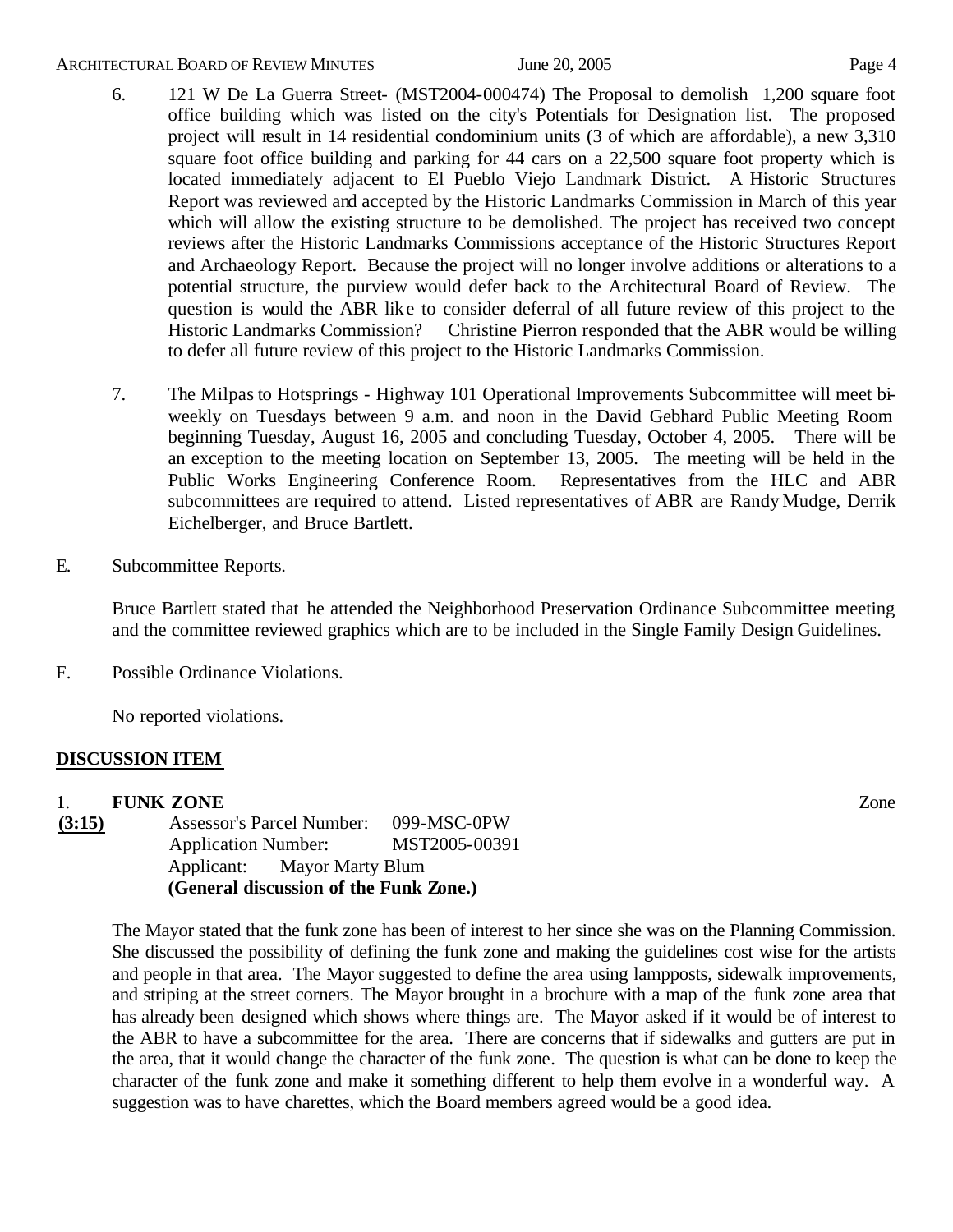# **PRELIMINARY REVIEW**

# 2. **1402 GRAND AVE** E-1/A-1 Zone

Assessor's Parcel Number: 029-110-036 Application Number: MST2005-00359 Designer: Richele Mailand Owner: Midwest Institution, LLC

(Revised proposal for the addition of two as-built Alan block retaining walls and minor grading work on the hillside.)

# **3:35**

Richele Mailand, Designer, present.

Public comment opened at 3:42p.m.

Tony Fisher, Attorney, stated that he believes the project seems to be growing in size. Mr. Fisher advised that he had obtained permits from the Building Department which stated that permits are required to continue building the retaining walls and a stop work order had been issued. In addition, a Soils Reports is required by the Building Department. Mr. Fisher advised that additional lighting has been added to the property, which is visible to the neighbors. He further expressed concern about the accessory building/"health room" as it appears to be habitable space and there is potential parking concerns. Mr. Fischer also spoke about the letters from Mr. Cahill which were submitted into the record.

Jill Kent, neighbor, stated that the accessory building has become habitable space. She is concerned with the parking in front of her house, and there is a deck with views facing her house.

Public comment closed at 3:48p.m.

Motion: Continued indefinitely with the following comments: 1) Applicant is to provide full documentation of the following: a) the existing and proposed grading plans; b) top of wall and bottom wall; c) site sections showing natural grade and proposed grade; d) the relationship of the retaining wall to the existing conditions, and; e) the perimeter fencing gates both existing and proposed. 2) The Board would like to see an entire scope of the master plan. 3) The Board would like to see how the driveway interacts with the neighbors and showing existing neighbors house footprints. Action: LeCron/Bartlett, 7/0/0.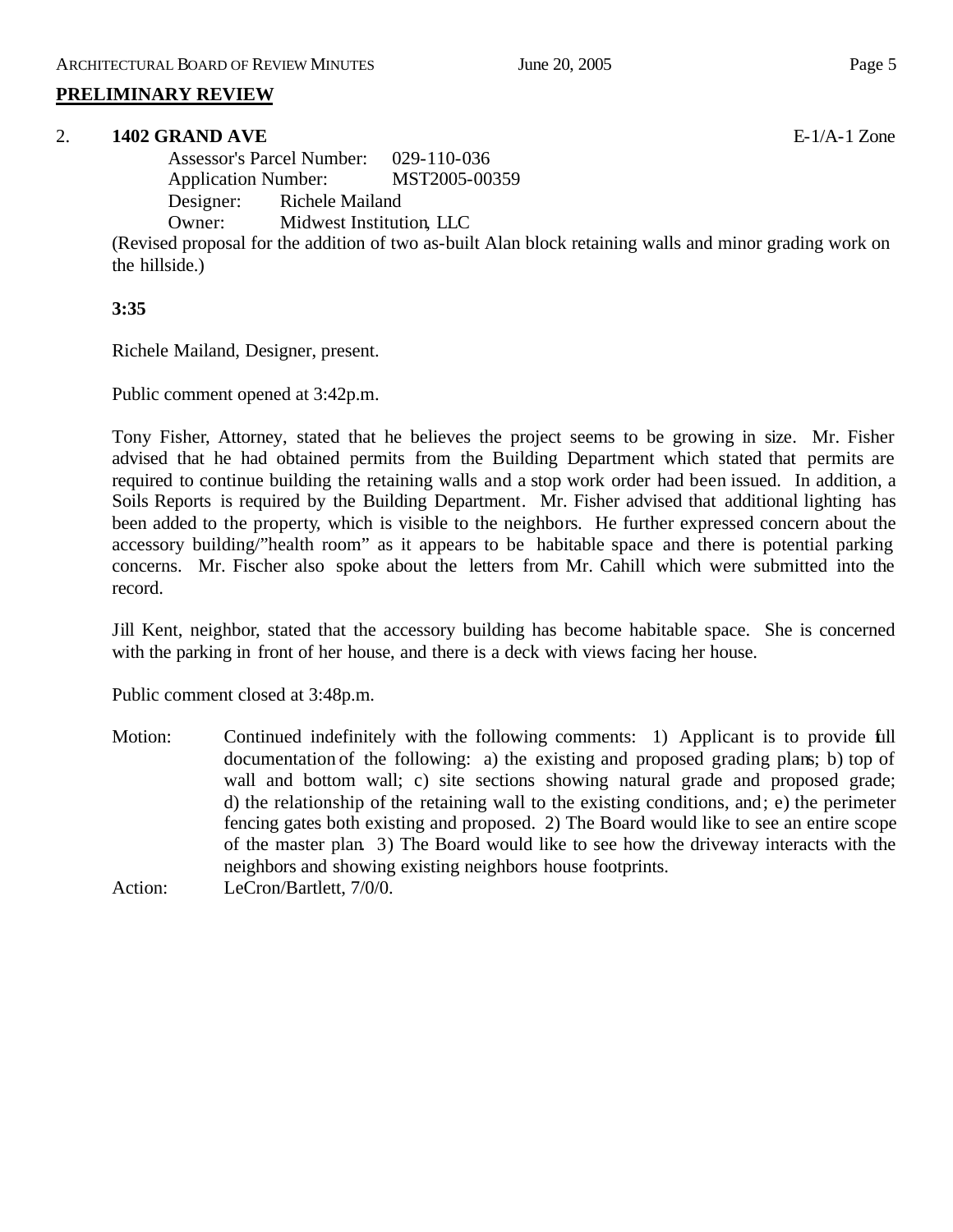# **CONCEPT REVIEW - NEW ITEM**

#### 3. **320 BARRANCA AVE** R-2/SD-3 Zone

Assessor's Parcel Number: 045-071-012 Application Number: MST2005-00052 Owner: Rosemarie A. Ledbetter Applicant: Cynthia Goena Architect: Cliff Hickman

(Proposal to abate violations listed in ENF2004-00455. The proposal includes the conversion of two existing garages to habitable space and conversion of one additional garage area to storage. The exterior changes include the removal of two one-car garage doors, enclosing an exterior staircase, and as-built storage area on Unit D.)

# **(COMMENTS ONLY; PROJECT REQUIRES ENVIRONMENTAL ASSESSMENT AND A MODIFICATION.)**

#### **4:09**

Cliff Hickman, Designer, Jess Ledbetter, Owner, present.

Motion: Continued indefinitely with the following comments: 1) Provide documentation of what was permitted for parking on the site plan and clearly define where there is hardscape and where there is landscape. 2) Define from the previously permitted sets which parking space was uncovered and clarify which is the new-proposed parking under ABR pervue. 3) Applicant is to provide an accurate site plan.

Action: LeCron/Wienke,  $7/0/0$ .

# **CONCEPT REVIEW - CONTINUED ITEM**

# 4. **1177 HARBOR HILLS DR** E-1 Zone

Assessor's Parcel Number: 035-200-019 Application Number: MST2005-00292 Owner: Phillip Webber

(This is part of an active enforcement case. Proposal to replace and increase the opening of an existing window. There is currently an existing 2,877 square foot residence with a 500 square foot garage on a 1.34 acre lot located in the Hillside Design District. There are existing clear panel railings that have been installed along the rear decks without permits.)

# **(PROJECT REQUIRES NEIGHBORHOOD PRESERVATION ORDINANCE FINDINGS.)**

# **4:20**

Phillip Webber, Owner, present.

Motion: Continued indefinitely with the following comments: 1) The applicant insists that the deck and the railing were constructed with a permit. 2) The applicant is to provide documentation showing that the expansion of the deck and railing were permitted. 3) The applicant is to provide a set of plans that meets the submitted requirements for elevations and floor plans. 4) Show the proposed deck with the change of material to be resubmitted to ABR for review. 5) The Board is acting under the information provided, that this is not a permitted structure.

Action: Manson-Hing/LeCron, 7/0/0.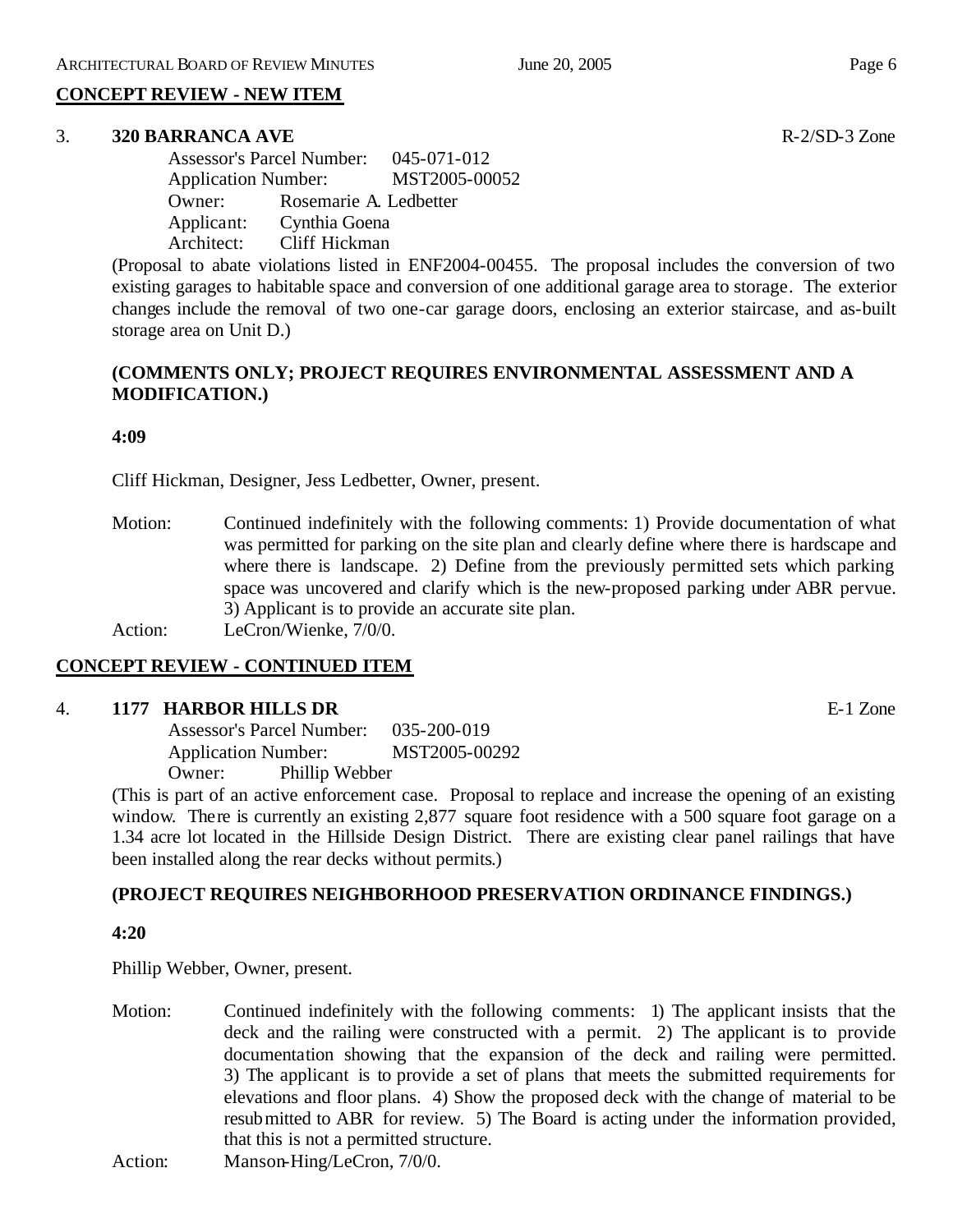# **PRELIMINARY REVIEW**

#### 5. **737 E ANAPAMU ST** R-3 Zone

Assessor's Parcel Number: 029-150-019 Application Number: MST2003-00636 Owner: Anapamu Properties, LLC Architect: Brian Cearnal

(This is a revised proposal from the notice sent 3/12/04. Proposal for six residential condominium units with two-story elevations and third floor roof decks that will result in a total of 9,340 square feet of residential units with twelve parking spaces on a 12,750 square foot lot at the corner of Anapamu Street and Nopal Street. The proposal includes zoning modification requests to allow encroachments into the required front and rear yard setbacks and a reduction in the required distance between buildings. The proposal includes the demolition of the existing 4,112 square foot single-story 14-bedroom residential care facility.)

# **(PROJECT REQUIRES SUBSTANTIAL CONFORMANCE DETERMINATION AND COMPLIANCE WITH THE PLANNING COMMISSION RESOLUTION NO. 039-05.)**

#### **4:40**

Craig Shallenberger, Agent, Peter Lewis, Owner; and David Black, Landscape Architect, present.

- Motion: Preliminary Approval of the project, site plan, architecture, and landscaping and continued indefinitely to the Consent Calendar with the following comments: 1) The project is ready for Final Approval. 2) Restudy the trash location, as the ABR does not accept the location of the trash enclosure at the corner. 3) Set the trash enclosure back to provide for landscaping at the corner. One solution may be to restudy the entry to the studio unit to allow more space to relocate the trash enclosure.
- Action: Bartlett/Manson-Hing, 6/0/0. Christoff absent, Pierron stepped down.

# **PRELIMINARY REVIEW**

6. **518 GARDEN ST** C-M Zone

Assessor's Parcel Number: 031-211-028 Application Number: MST1999-00916 Owner: Planned Parenthood Architect: Peter Ehlen

(Proposal for a 2,200 square foot addition to the existing building that consists of enclosing an outside patio area. This parcel currently contains 25 parking spaces, with one accessible space. Also proposed is the construction of a new 7,150 square foot office building on the same parcel as the existing building. Parking for the additional office space would be provided on an adjacent parcel with access from Haley Street (321 E. Haley-APN031-211-029). A 4,800 square foot mixed-use building, of which 3,785 square feet is commercial and the second story consists of a single-family residence, would be demolished to make way for 20 of the 30 parking spaces proposed.)

# **(PROJECT REQUIRES COMPLIANCE WITH PLANNING COMMISSION RESOLUTION NO. 017-05.)**

# **4:50**

Peter Ehlen, Architect, and David Black, Landscape Architect, present.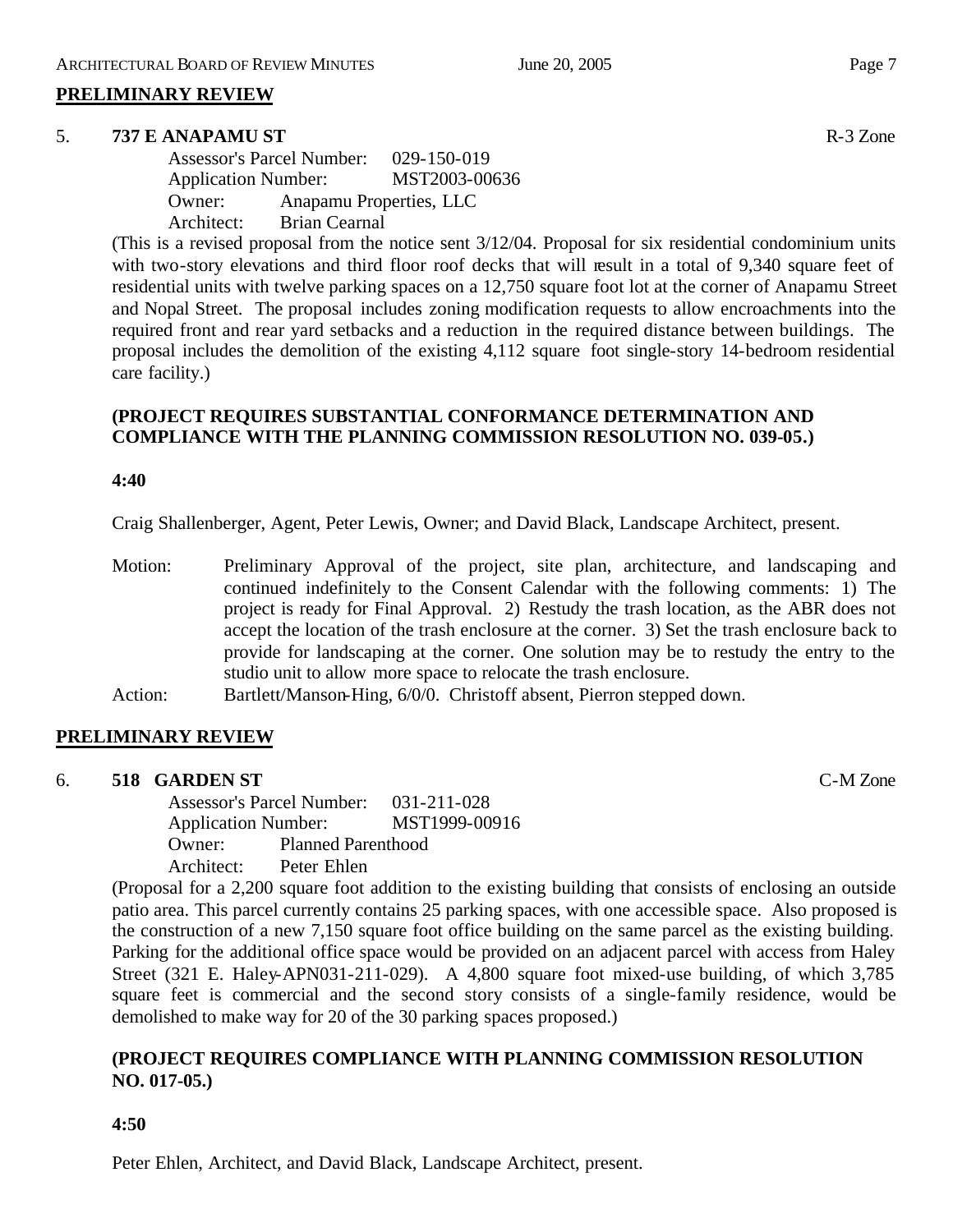#### ARCHITECTURAL BOARD OF REVIEW MINUTES June 20, 2005 **Page 8**

- Motion: Preliminary Approval and continued indefinitely with the following conditions and comments: 1) The project is ready for Final Approval. 2) The Landscape Architect is to study adding at least one skyline tree. 3) The Board looks forward to traditional Spanish detailing of the new administration building. 4) The Board supports the enhanced paving including that within the public right-of-way as an acceptable transition to the building and street frontage. 5) The light fixtures as presented are acceptable with the understanding they shall be shielded at the property line.
- Action: Bartlett/Wienke, 6/0/0. Christoff, Manson-Hing, absent.

#### **THE BOARD RECESSED FROM 5:33P.M. UNTIL 5:59P.M.**

#### **CONCEPT REVIEW - NEW ITEM**

#### 7. **2531 MESA SCHOOL LN** E-3/SD-3 Zone

Assessor's Parcel Number: 041-311-017 Application Number: MST2005-00349 Owner: Anna Karczag Applicant: Peter Hunt

(Proposal for a 1,198 square foot first story and second floor addition to an existing one story residence. The proposal includes the demolition 560 square foot first floor addition and 513 square feet second floor on a 6,013 square foot lot located in the Appealable Jurisdiction of the Coastal Zone. Planning Commission review is required for a Coastal Development Permit.)

# **(COMMENTS ONLY; PROJECT REQUIRES ENVIRONMENTAL ASSESSMENT, NEIGHBORHOOD PRESERVATION ORDINANCE FINDINGS, AND PLANNING COMMISSION APPROVAL FOR A COASTAL DEVELOPMENT PERMIT.)**

#### **5:59**

Peter Hunt, Applicant; and Anna Karczag, Owner, present.

Motion: Continued indefinitely to the Planning Commission and back to the Consent Calendar with the following comments: 1) The Board finds the size, bulk and scale acceptable and the architecture is nicely conceived. 2) The Board is concerned with the arrangement of the carport. 3) If a modification is required, the Board would like to see a solid wall and a high quality garage or carriage door instead of the carport. 4) The Board would like to see landscape to screen the carport or garage to the adjacent driveway and to help mitigate the view; or an architectural element as the designer sees appropriate. Action: Bartlett/Wienke, 6/0/0.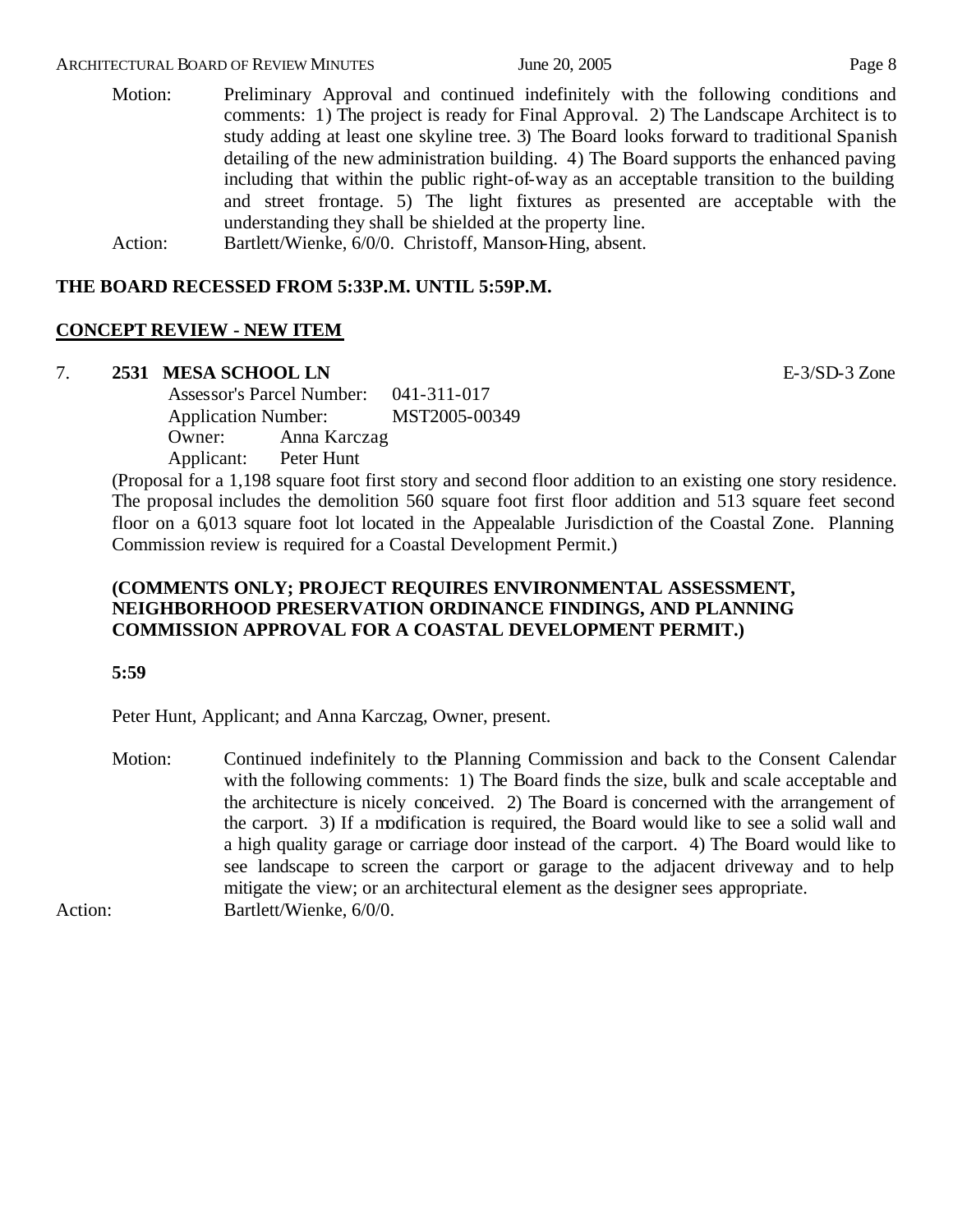# **CONCEPT REVIEW - CONTINUED ITEM**

# 8. **3060 STATE ST** C-2/SD-2 Zone

Assessor's Parcel Number: 053-342-032 Application Number: MST2003-00762 Owner: Donald and Juanita Abel, Trustees Applicant: A and S Engineering

(Proposal for alterations on an existing Shell gas station/mini mart including raising the existing canopy from 12.5 feet to 14.5 feet and replacing the existing canopy lighting with flush mounted non-drooped lenses. Also proposed are, handicap striping and color changes to the existing buildings.)

# **(COMMENTS ONLY; PROJECT REQUIRES ENVIRONMENTAL ASSESSMENT.)**

# **6:17**

Jeff Gorrell, Architect, present.

- Motion: Continued indefinitely and back to the Consent Calendar with the following comments: 1) The project is ready for Preliminary Approval and Final Approval. 2) The applicant is to provide a photometric study for the new lights. 3) It is suggested that the gutters should be ogee profile.
- Action: LeCron/Bartlett, 6/0/0.

# **CONCEPT REVIEW - NEW ITEM**

# 9. **506 DE LA VISTA AVE** R-2 Zone

Assessor's Parcel Number: 029-032-002 Application Number: MST2005-00154 Applicant: Bob Mcphillips<br>Architect: Richard Redmon Richard Redmond Owner: Barbara Edmison

(Proposal for a 423 square foot second story addition to an existing 843 square foot one-story residence and to construct a 402 square foot detached second floor accessory dwelling unit above a 480 square foot garage located on a 5, 200 square foot lot. One uncovered parking space is provided to meet the parking requirements.)

# **(COMMENTS ONLY; PROJECT REQUIRES ENVIRONMENTAL ASSESSMENT AND NEIGHBORHOOD PRESERVATION ORDINANCE FINDINGS.)**

# **6:26**

Richard Redmond, Architect, present.

Motion: Continued indefinitely with the following Comments: 1) The project is ready for Preliminary Approval pending the Environment Assessment. 2) Staff will verify the technical aspects concerning the garage encroachment and the accessory unit above. 3) The Board finds the size, bulk and scale of the project to be acceptable. 4) Applicant is to provide photo documentation of the impacts to surrounding neighbors from the proposed decks. 5) The Board highly encourages the applicant to look at solar panels/products that integrate into the architecture. 6) The applicant is to restudy vehicular circulation and turnaround areas at the site.

Action: LeCron/Wienke, 6/0/0.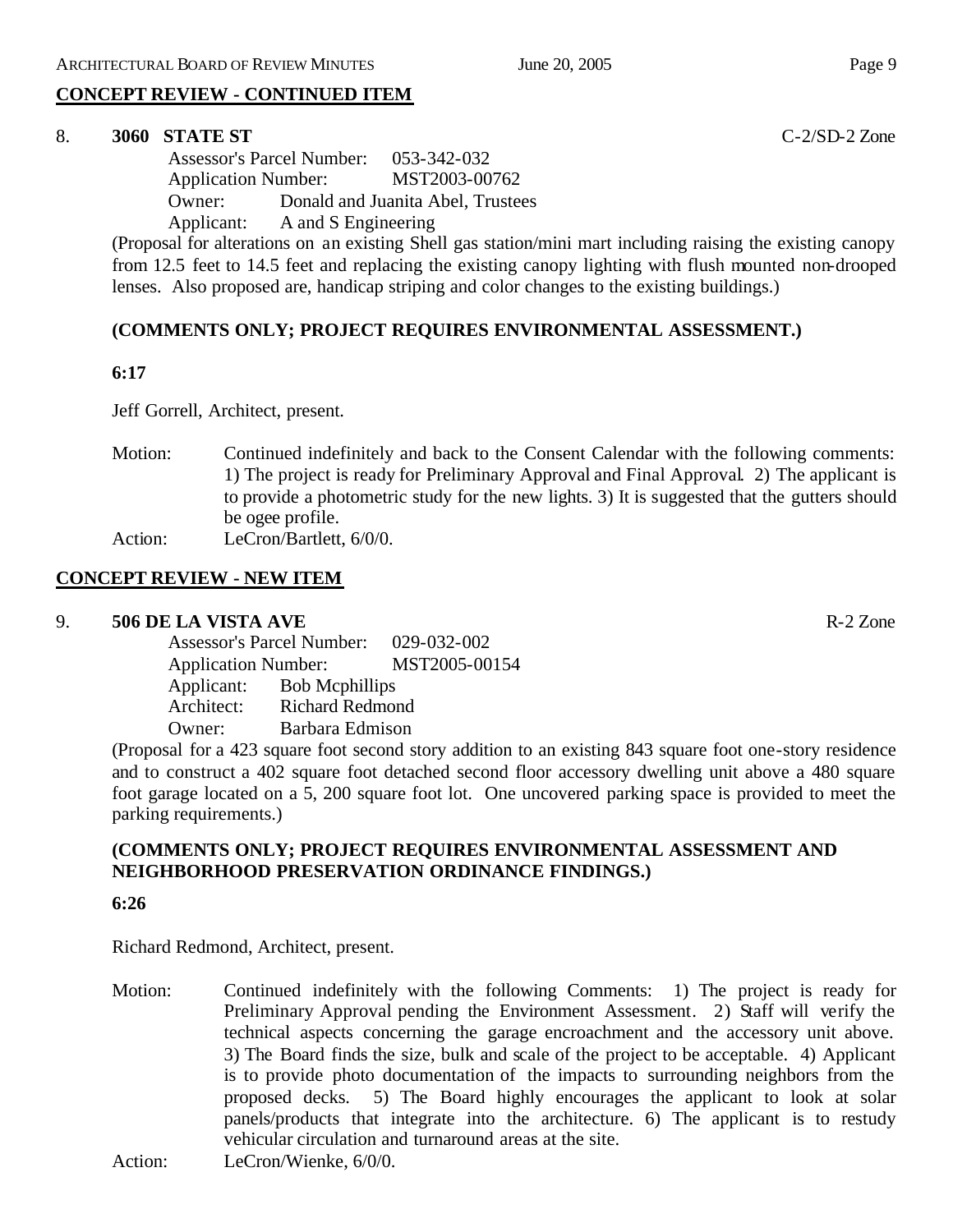# **CONCEPT REVIEW - CONTINUED ITEM**

# 10. **1406 SANTA ROSA AVE** E-3/SD-3 Zone

Assessor's Parcel Number: 045-132-010 Application Number: MST2005-00320 Owner: Kate Falberg Architect: Andy Roteman

(Proposal to enclose a 122 square foot first floor porch; enclose a 114 square foot second floor covered balcony to an existing 2,682 square foot residence located in the nonappealable jurisdiction of the coastal zone. The proposal includes changes to the first floor half-bath to a three-quarter bath; relocate the laundry room; add a fireplace on the first floor; and reconfigure the second floor master bedroom, bath, and closet.)

# **(PROJECT REQUIRES COMPLIANCE WITH PLANNING COMMISSION RESOLUTION NO. 043-99.)**

#### **6:44**

Andy Roteman, Architect, present.

Motion: Continued indefinitely to the Planning Commission with the following comments: 1) Given the internal nature of project, the enclosure of the deck space is acceptable. 2) The existing second floor has substantial setbacks and meets the single family design guidelines. 3) The Board sees the truss elements of the decks to be positive pieces of the architecture. Ways of integrating them into the proposal would be to retain a partial deck or by integrating them into the wall plane. 4) Some study of the fenestration proposed to be more consistent with the windows and more vertical than horizontal. 5) Restudy the chimney design to integrate it back into the massing of the building. 6) It is recommended that if the adjacent houses are improved, they should be heard on a case by case basis.

Action LeCron/Wienke, 6/0/0.

# **CONSENT CALENDAR**

# **CONTINUED ITEM**

A. **202 E HALEY ST** C-M Zone

| <b>Assessor's Parcel Number:</b> | 031-272-001      |
|----------------------------------|------------------|
| <b>Application Number:</b>       | MST2005-00335    |
| Owner:                           | 202 E Haley, LLC |
| Architect:                       | Dwight Gregory   |
| <b>Business Name:</b>            | J N L Glass      |

(Proposal to remove doors and windows and relocate doors and window, revise landscaping and convert lube building to materials display room for window products.)

Final Approval of the Architecture with the condition that the sizes of plants, botanic names, irrigation plan with lower water use statement must be met. Preliminary Approval and continued indefinitely for the landscape plan with the condition to add a canopy tree along Haley Street frontage.

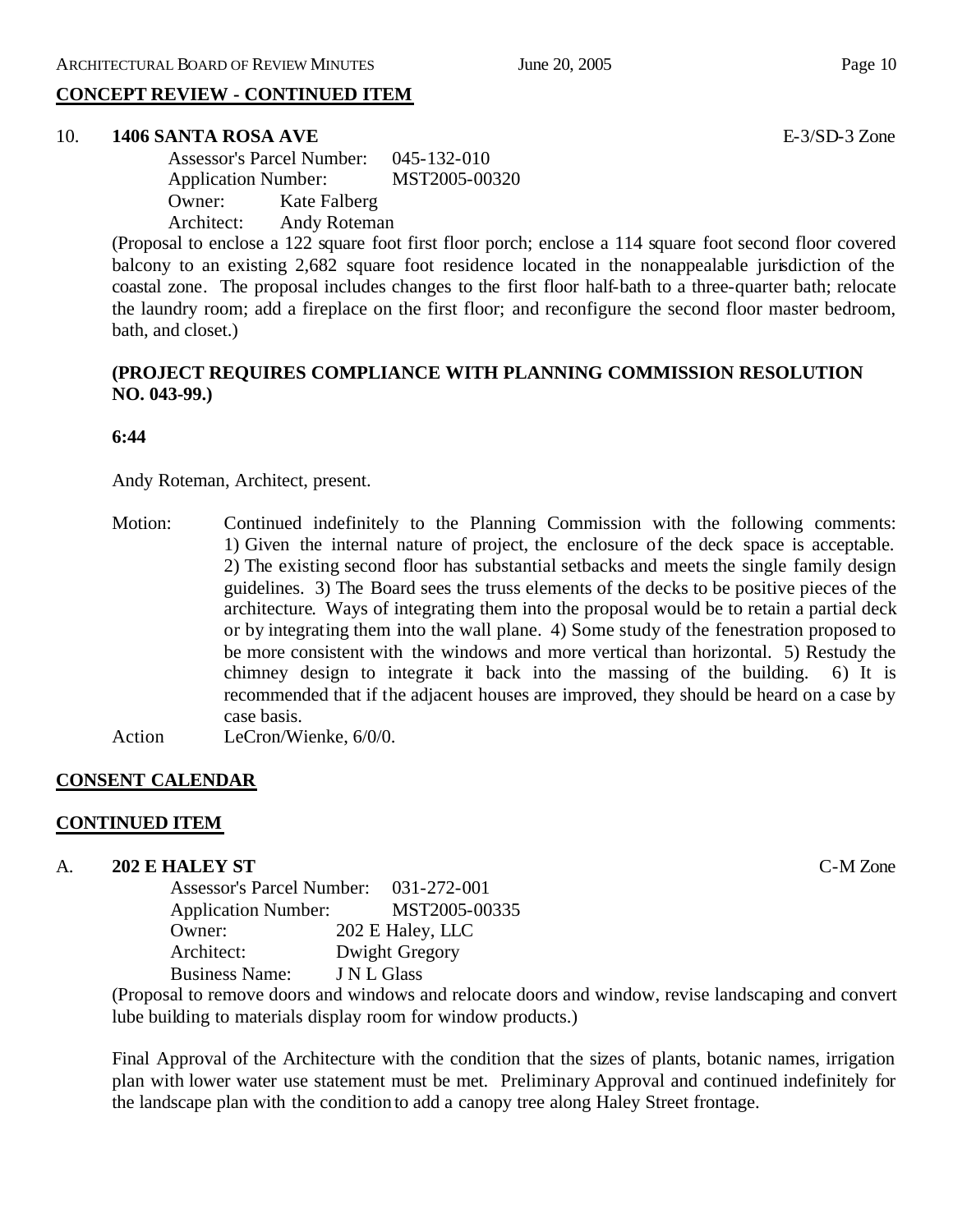# **REVIEW AFTER FINAL**

# B. **1411 JESUSITA LN** A-1 Zone

Assessor's Parcel Number: 055-240-021 Application Number: MST2004-00883 Owner: Robeck 1997 Trust Architect: Robin Donaldson

(Proposal to construct an 874 second story addition to an existing one story 3,018 square foot single family residence with an attached 753 square foot three car garage and workshop on a 3.05 acre lot located in the Hillside Design District. Proposal will also include a swimming pool and spa in the rear yard. The project will require 50 cubic yards of cut and fill.)

**(Review After Final to eliminate second story addition, pool, spa and deck and minor changes to flat work.)**

Final Approval as submitted as noted on the plans.

# **REFERRED BY FULL BOARD**

# C. **1216 SHORELINE DR** E-3/SD-3 Zone

Assessor's Parcel Number: 045-214-018 Application Number: MST2004-00479 Owner: Coryat Family Living Trust Architect: James Zimmerman

(The project consists of a proposal to construct a new 2,537 square foot, two-story, single-family residence with a 400 square foot two-car basement garage, 742 square feet of decks and a 1,525 square foot basement. The existing 2, 264 square foot, two-story, single-family residence, attached carport and roof deck would be demolished. The parcel is located in the appealable jurisdiction of the Coastal Zone.)

# **(Final Review of the project is requested.)**

# **(PROJECT REQUIRES COMPLIANCE WITH PLANNING COMMISSION RESOLUTION NO. 012-05.)**

Final Approval of the architecture with the following conditions: 1) Extend the intermediate planter of the east side of the driveway from the property line to the garage as noted on sheet A-4 to eliminated the need for a guardrail. 2) The stone veneer on the front facing deck is not to be entirely on the house. Final Approval of the landscaping as noted on the plans.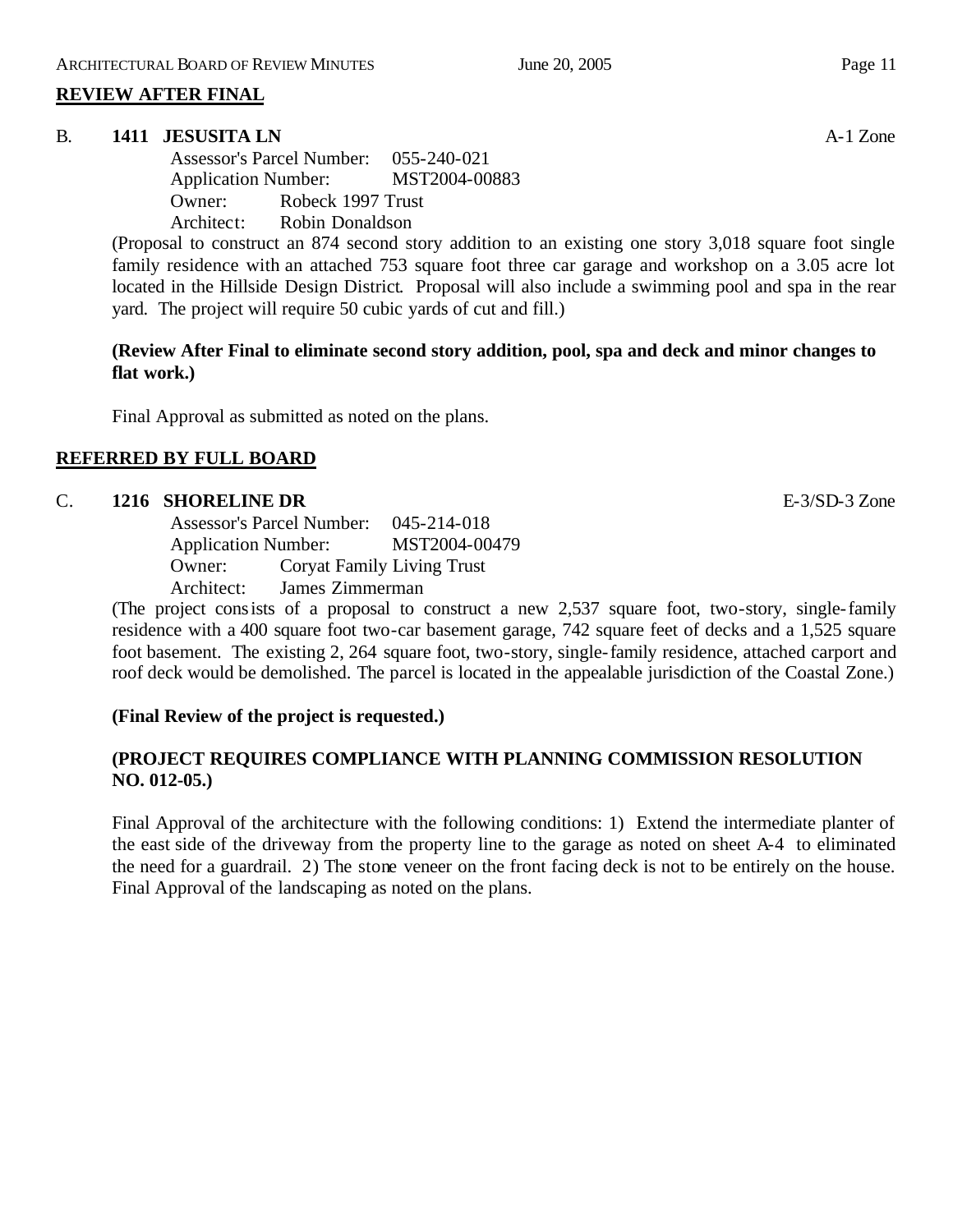# **REFERRED BY FULL BOARD**

# D. **2020 EDGEWATER WAY** E-3/SD-3 Zone

Assessor's Parcel Number: 045-100-062 Application Number: MST2004-00745 Owner: Winger Living Trust Designer: Sophie Calvin

(Proposal to construct an 816 square foot second story addition with a 294 second story deck to an existing 1,825 square foot one story single family residence on a 7,547 square foot lot. Proposal will also include an interior remodel of an existing 328 square foot portion of the first floor. The proposal will result in a two story 2,641 square foot single family residence with an attached 339 square foot two car garage located in the appealable jurisdiction of the Coastal Zone.)

# **(PROJECT REQUIRES COMPLIANCE WITH PLANNING COMMISSION RESOLUTION NO. 027-05.)**

Final Approval of the project as submitted.

# **CONTINUED ITEM**

# E. **316 W MONTECITO ST** C-2 Zone

Assessor's Parcel Number: 037-232-006 Application Number: MST2004-00746 Owner: Sona Star, Inc. Applicant: Santa Barbara Cottage Hospital Agent: Isaac Romero Architect: Phillips, Metsch, Sweeney & Moore

(Proposal for a Conditional Use Permit for a chemical dependency facility. The proposal includes exterior alterations consisting of restriping of the parking lot, new window screens, new security gate and exterior color change to building.)

# **(PROJECT REQUIRES COMPLIANCE WITH PLANNING COMMISSION RESOLUTION NO. 028-05.)**

Final Approval of the project as noted on the plans.

# **REFERRED BY FULL BOARD**

# F**. 3768 STATE ST** C-P/SD-2 Zone

Assessor's Parcel Number: 053-300-034 Application Number: MST2005-00358 Owner: Gwen Griffin, Santa Barbara LLC Architect: PDG Architects Business Name: Washington Mutual

(Proposal to construct a new ATM next to an existing ATM, remove part of the planter and a new awning.)

# **(Final Review is requested.)**

Final Approval as noted on the plans. Lower the awning to match the existing.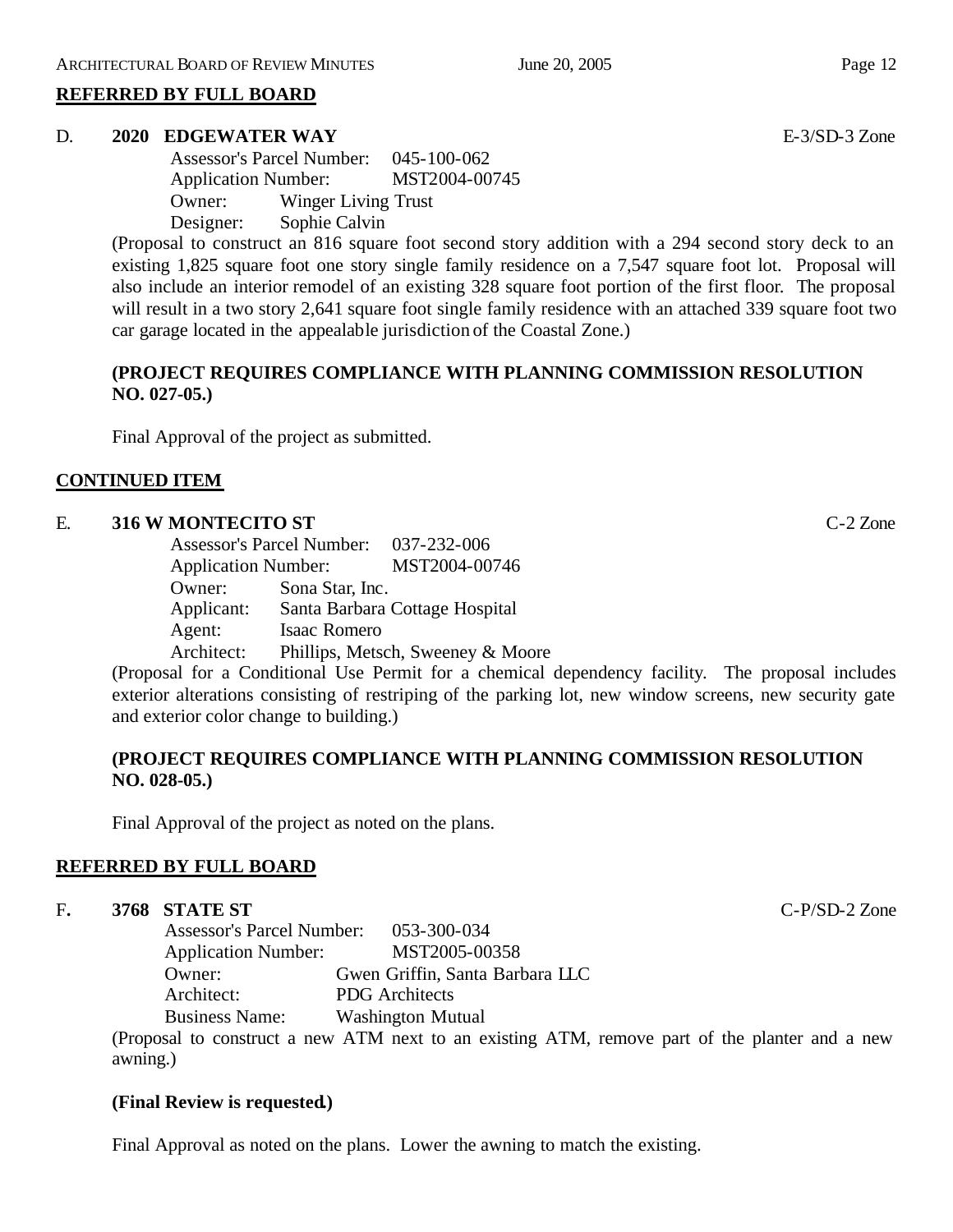# **NEW ITEM**

# G. **824 BATH ST** R-3/R-4 Zone

Assessor's Parcel Number: 037-041-021 Application Number: MST2005-00385

Owner: Donna L. Mrotek

(Proposal to construct a swimming pool, approximately 20'x37', on a lot that contains an existing, 3,300 square foot triplex.)

# **(COMMENTS ONLY; PROJECT REQUIRES ENVIRONMENTAL ASSESSMENT.)**

Postponed one week at the applicant's request.

# **NEW ITEM**

# H**. 963 COYOTE RD** A-1 Zone

Assessor's Parcel Number: 021-061-020 Application Number: MST2005-00386 Owner: Susan Macy and Judith Mostyn Architect: Sherry & Associates Contractor: Morgan De Lucia (Proposal to remodel existing art studio and demolish the illegal carport addition.)

# **(COMMENTS ONLY; PROJECT REQUIRES ENVIRONMENTAL ASSESSMENT AND NEIGHBORHOOD PRESERVATION ORDINANCE FINDINGS.)**

Continued indefinitely at Staff's request.

# **NEW ITEM**

# I. **1632 LOMA ST** R-2 Zone

Assessor's Parcel Number: 027-152-0 Application Number: MST2005-00377 Owner: Bruce Warren Scollin and Barbara Roge Contractor: Day Construction

(Proposal to remove an existing trellis at the rear of the existing two-story single family residence and replace with a 294 square foot prefabricated sun room.)

# **(COMMENTS ONLY; PROJECT REQUIRES ENVIRONMENTAL ASSESSMENT AND NEIGHBORHOOD PRESERVATION ORDINANCE FINDINGS)**

Final Approval as noted on the plans. The colors shall match the existing and the fence shall not exceed eight-foot maximum.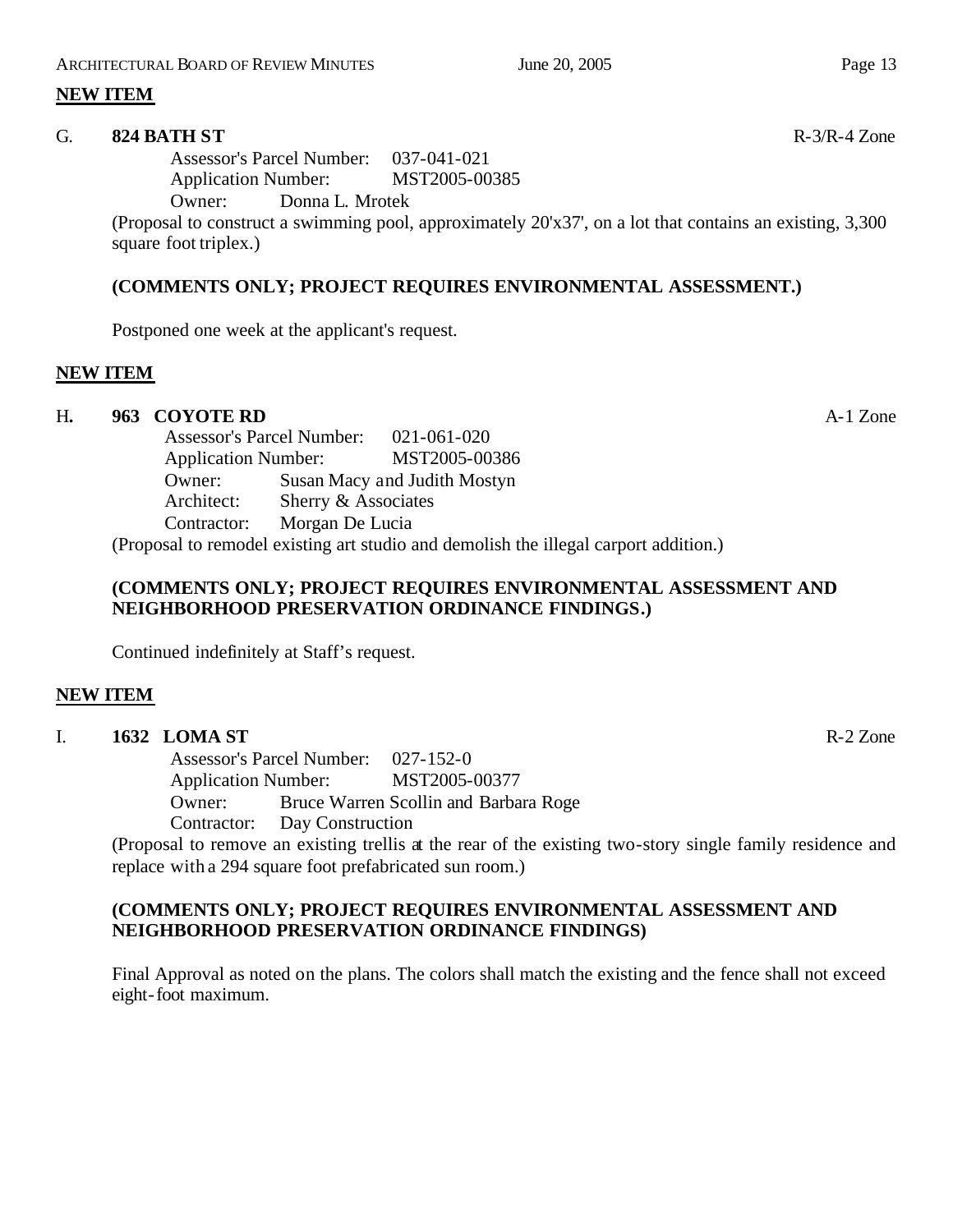# **NEW ITEM**

#### J. **801 LOMA ALTA DR A-1** Zone

Assessor's Parcel Number: 035-050-052 Application Number: MST2005-00395 Owner: Dreir Group Architect: Bill Wolfe

(Proposal to construct a new, black, vinyl-coated, 8'-0 "no climb" chain link fence around the entire perimeter of parcel.)

Final Approval of the project with the understanding that the applicant is to avoid the removal of all significant landscape or tree removal.

# **NEW ITEM**

# K. **1704 MISSION RIDGE RD E-1** Zone

Assessor's Parcel Number: 019-090-005 Application Number: MST2005-00373 Owner: Michael Cooper Living Trust Architect: Rex Ruskauff

(Proposal for an addition of a family room and pantry/storage room for a total of 431 square feet, legalize an as-built 64 square foot closet, reframe the existing roof, new roof over existing patio and new outdoor spa at a single family residence located in the Hillside Design District.)

# **(PROJECT REQUIRES NEIGHBORHOOD PRESERVATION ORDINANCE FINDINGS.)**

Preliminary Approval and continued indefinitely with the finding that the Neighborhood Preservation Ordinance criteria have been met as stated in Subsection 22.68.060 of the City of Santa Barbara Municipal Code and with the condition the retaining wall shall not exceed eight-feet high.

# **CONTINUED ITEM**

# L. **716 JUANITA AVE** E-1 Zone

Assessor's Parcel Number: 035-102-012 Application Number: MST2005-00015 Owner: Devon and Kelly Lazarus Applicant: Joaquin Ornelas

(Proposal to construct a 139 square foot addition to an existing one-story 1,389 square foot single family residence and remodel the main entry, two bedrooms, dining room and master bathroom. Proposal will also include a new roof over the garage and a portion of the existing residence. The project will result in a 1,528 single family residence with an attached 415 square foot garage on an 11,767 square foot lot located in the Hillside Design District. A Zoning Modification is requested for the new roof structure to encroach into the required front and interior yard setbacks.)

Final Approval as noted on sheet A-3.